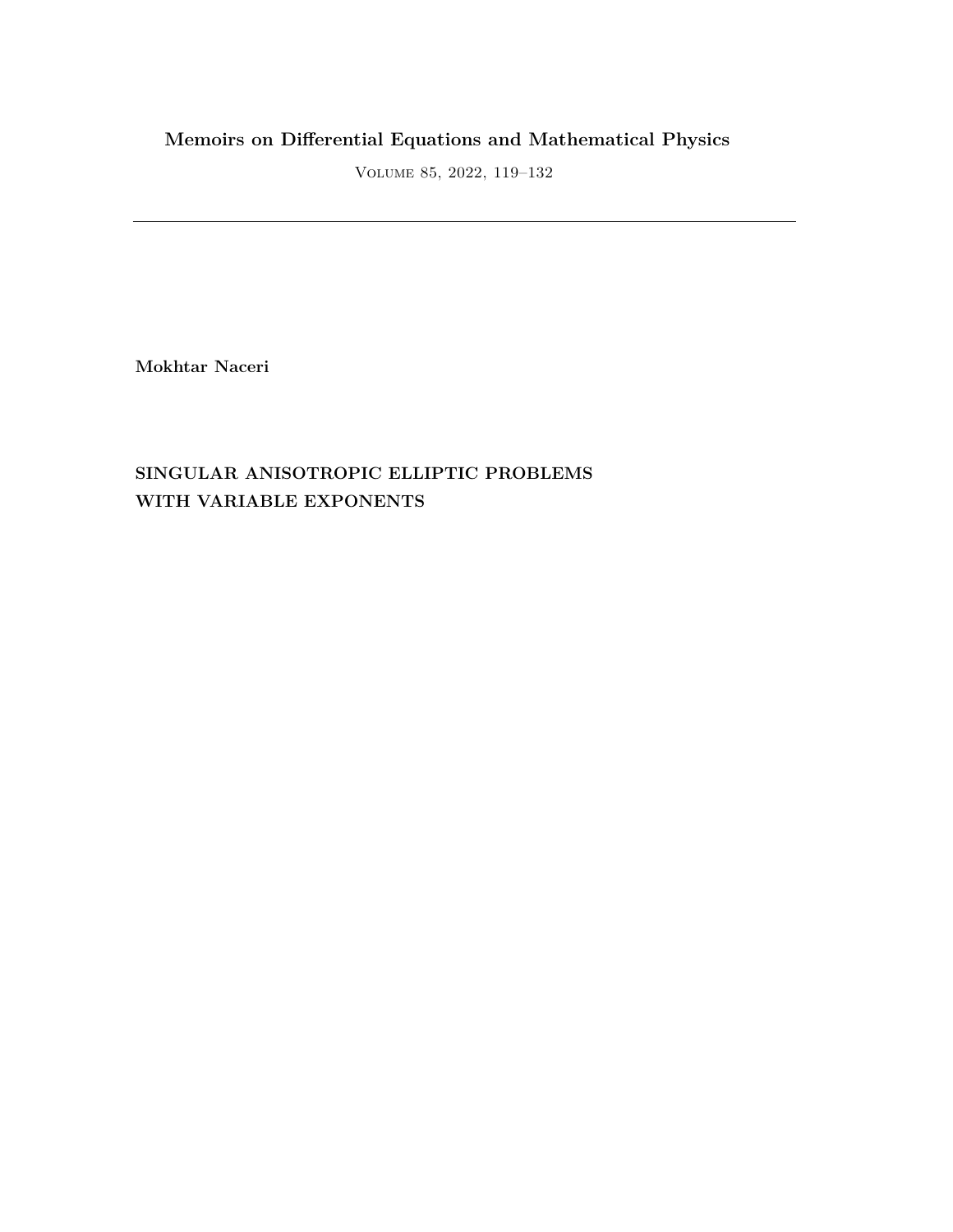Abstract. In this paper, we prove the existence and regularity results of positive solutions for anisotropic elliptic problems with variable exponents and a singular nonlinearity having also a variable exponent. The functional setting involves anisotropic Sobolev spaces with variable exponents.

#### **2010 Mathematics Subject Classification.** 35J75, 35J92.

**Key words and phrases.** Singular problems, anisotropic, elliptic, variable exponents, positive solutions, existence, regularity.

რეზიუმე. ნაშრომში დამტკიცებულია დადებითი ამონახსნების არსებობა და რეგულარობა ანიზოტროპული ელიფსური ამოცანებისთვის ცვლადი მაჩვენებლებით და სინგულარული არაწრფივობით, რომელსაც ასევე ცვლადი მაჩვენებელი აქვს. ამოცანა დასმულია ანიზოტროპულ სობოლევის სივრცეებში ცვლადი ექსპონენტებით.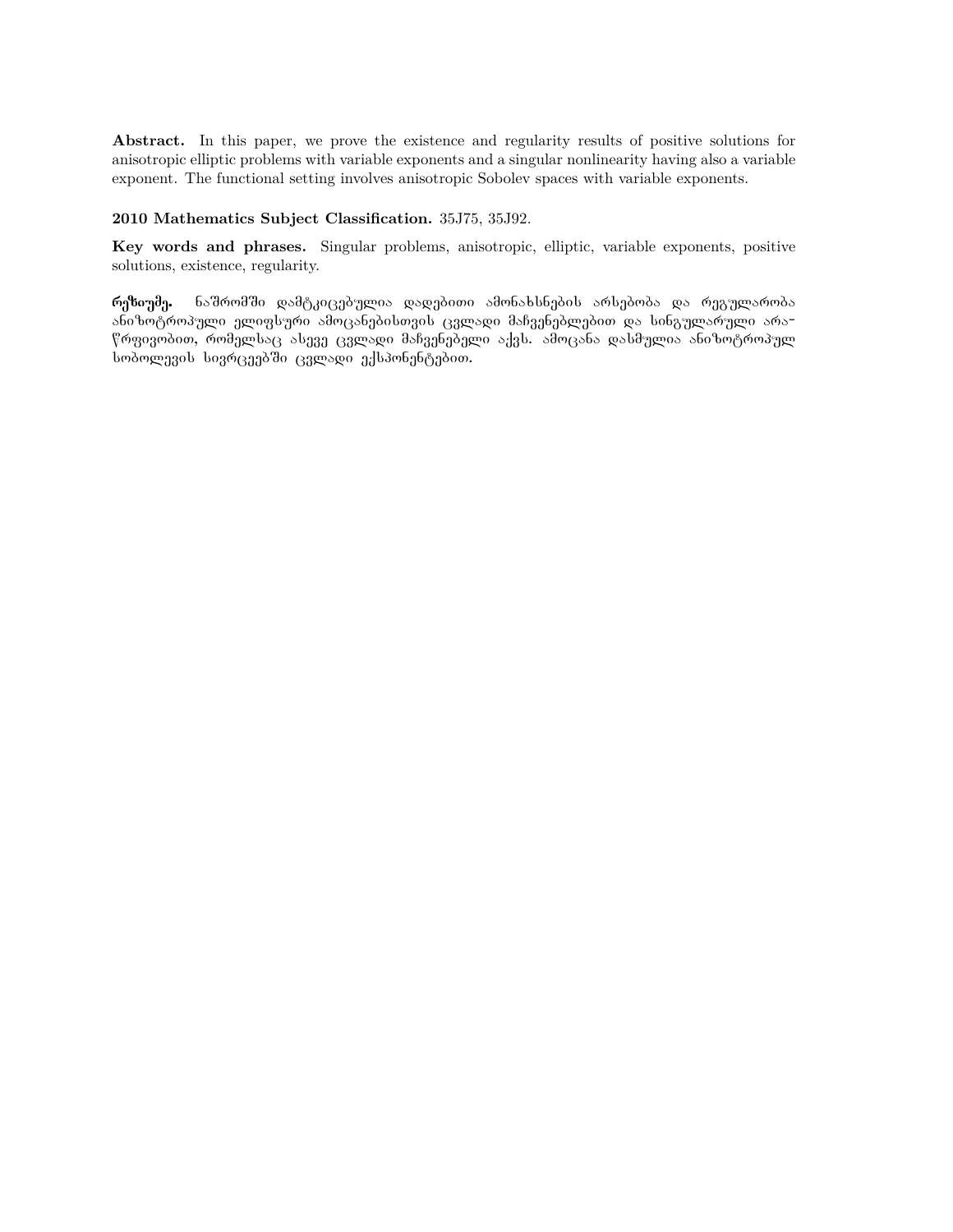## **1 Introduction**

Our aim is to prove the existence of at least one positive solution *u* to the singular anisotropic equation

$$
\begin{cases}\n-\sum_{i=1}^{N} D_i(|D_i u|^{p_i(x)-2} D_i u) = \frac{f}{u^{\gamma(x)}} & \text{in } \Omega, \\
u > 0 & \text{in } \Omega, \\
u = 0 & \text{on } \partial\Omega,\n\end{cases}
$$
\n(1.1)

where  $\Omega$  is a bounded open domain in  $\mathbb{R}^N$  ( $N \geq 2$ ) with Lipschitz boundary  $\partial \Omega$ , and f is assumed to be a nonnegative function belonging to  $L^m(\Omega)$ ,  $m \geq 1$ . We assume that the variable exponent  $\gamma(\cdot) : \overline{\Omega} \to (0, +\infty)$  is a smooth continuous function, and  $p_i(\cdot) : \overline{\Omega} \to (1, +\infty)$ ,  $i = 1, \ldots, N$ , are continuous functions such that

$$
p_1(x) \le p_2(x) \le \dots \le p_N(x), \quad \forall x \in \overline{\Omega},\tag{1.2}
$$

and

$$
\overline{p}(x) < N,\tag{1.3}
$$

where

$$
\frac{1}{\overline{p}(x)} = \frac{1}{N} \sum_{i=1}^{N} \frac{1}{p_i(x)}, \quad \forall x \in \overline{\Omega}.
$$

Anisotropic operators with variable exponents are involved in various branches of applied sciences. In some cases, they provide realistic models for studying natural phenomena in electro-rheological fluids (see the references in [1–3,14,18]). Other important application is related to the image processing [7]. The corresponding results in the isotropic case are developed in [4–6,13].

In [5], Boccardo and Orsina studied problem (1.1) in the isotropic constant case with a positive constant  $\gamma$  and f in a certain Lebesgue space. They proved some existence and regularity results. In [6], Carmona and Martínez studied the same case for the singular nonlinearity with a variable exponent. Additionally, singular nonlinear elliptic equations in  $\mathbb{R}^{\mathbb{N}}$  were studied in [4]. Then, the existence results for quasilinear nonlocal elliptic problems with variable singular exponent were proved in [13].

In this paper, we prove the existence and regularity results of positive solutions for anisotropic problems with variable exponents and a singular nonlinearity having also a variable exponent, where it was addressed to the treatment of cases  $m = \frac{p_N^-}{p_N^- - 1}$  in Theorem 3.1, and  $m = \frac{N(\alpha - 1 + \overline{p}^{-})}{N(\overline{p}^{-} - 1) + \alpha \overline{p}^{-}}$  in Theorem 3.2, where  $\overline{p}^- = \min_{x \in \overline{\Omega}} \overline{p}(x)$ ,  $\overline{p}_N^- = \min_{x \in \overline{\Omega}} \overline{p}_N(x)$ ,  $\alpha > \max\{1, \gamma^+\}\$ , and  $\gamma^+ = \max_{x \in \overline{\Omega}} \gamma(x)$ . This is explained under certain conditions in each of the two Theorems 3.1 and 3.2.

The proof requires a priori estimates of the sequence of suitable approximate solutions  $(u_n)$ , which, in turn, proves its existence, and then, by passing to the limit, the functional setting involves Lebesgue and Sobolev spaces with variable exponent  $L^{p(\cdot)}$ ,  $W^{1,\overrightarrow{p}(\cdot)}$ ,  $W^{1,\overrightarrow{p}(\cdot)}$ , and  $\mathring{W}^{1,\overrightarrow{p}(\cdot)}$ .

We prove the strong convergence. Equipped with this convergence, we pass to the limit in the weak formulation.

## **2 Preliminaries**

In this section, we recall some facts on anisotropic spaces with variable exponents and give some of their properties. For further details on the Lebesgue–Sobolev spaces with variable exponents, we refer to [10,11,16] and the references therein. Here, we set

$$
C_{+}(\overline{\Omega}) = \{ p \in C(\overline{\Omega}) : p(x) > 1 \text{ for any } x \text{ in } \overline{\Omega} \}.
$$

For any  $p \in C_+(\overline{\Omega})$ , we denote

$$
p^+ = \max_{x \in \overline{\Omega}} p(x)
$$
 and  $p^- = \min_{x \in \overline{\Omega}} p(x)$ .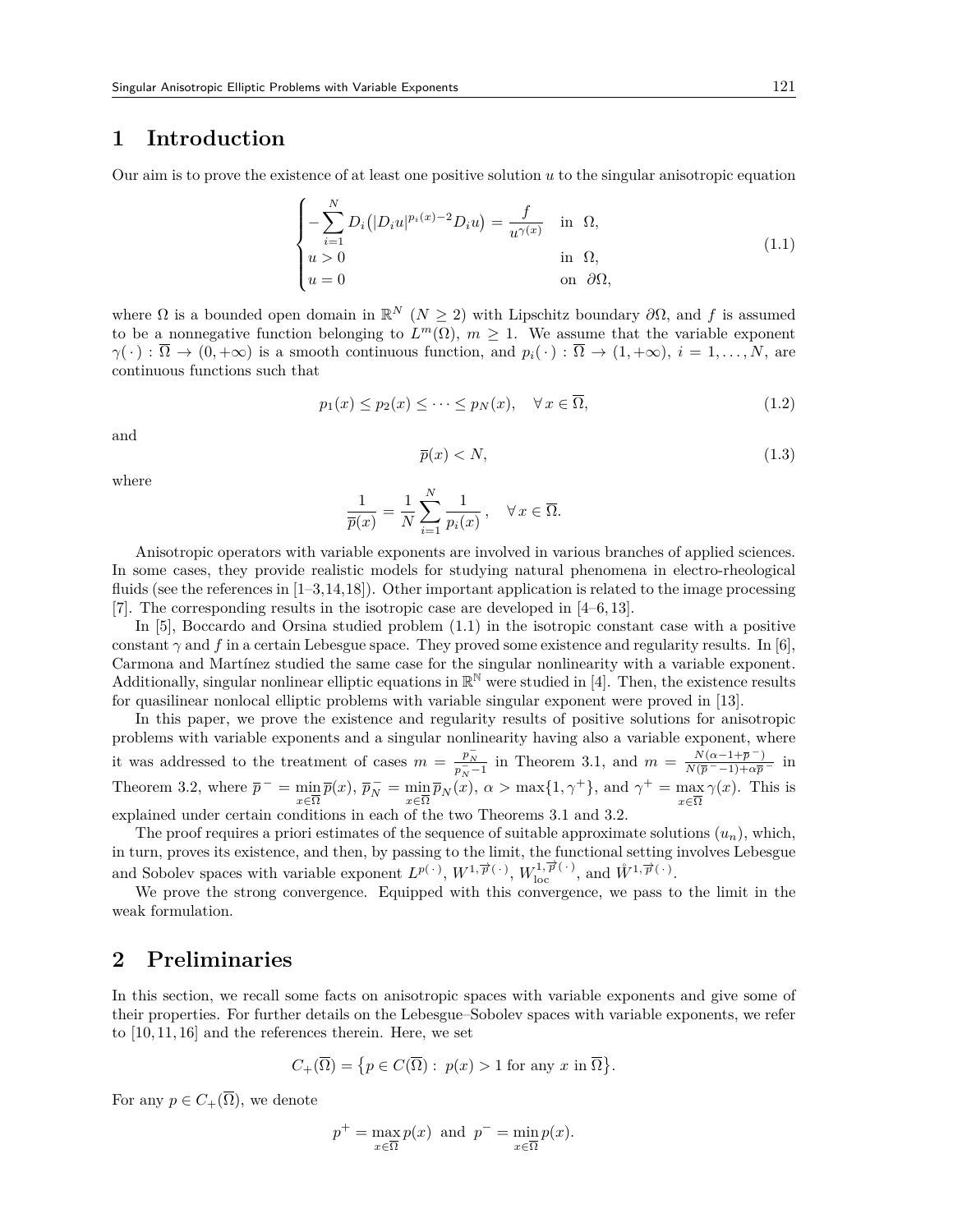We define the Lebesgue space with a variable exponent  $L^{p(\cdot)}(\Omega)$  as the set of all measurable functions  $u : \Omega \to \mathbb{R}$  for which the convex modular

$$
\rho_{p(\,\cdot\,)}(u)=\int\limits_{\Omega}|u|^{p(x)}\,dx
$$

is finite. The expression

$$
\|u\|_{p(\,\cdot\,)}:=\|u\|_{L^{p(\,\cdot\,)}(\Omega)}=\inf\left\{\lambda>0:\ \rho_{p(\,\cdot\,)}\Big(\frac{u}{\lambda}\Big)\leq 1\right\}
$$

defines a norm on  $L^{p(\cdot)}(\Omega)$  called the Luxemburg norm. The space  $(L^{p(\cdot)}(\Omega), \|u\|_{p(\cdot)})$  is a separable Banach space. Moreover, if  $1 < p^- \leq p^+ < +\infty$ , then  $L^{p(\cdot)}(\Omega)$  is uniformly convex and hence, reflexive, and its dual space is isomorphic to  $L^{p'(\cdot)}(\Omega)$ , where  $\frac{1}{p(x)} + \frac{1}{p'(x)} = 1$ . For all  $u \in L^{p(\cdot)}(\Omega)$ and  $v \in L^{p'(\cdot)}(\Omega)$ , the Hölder type inequality

$$
\left| \int_{\Omega} uv \, dx \right| \le \left( \frac{1}{p^{-}} + \frac{1}{p'^{-}} \right) ||u||_{p(\,\cdot\,)} ||v||_{p'(\,\cdot\,)} \le 2||u||_{p(\,\cdot\,)} ||v||_{p'(\,\cdot\,)}
$$

holds. We also define the Banach space

$$
W^{1,p(\cdot)}(\Omega) = \big\{ u \in L^{p(\cdot)}(\Omega) : |\nabla u| \in L^{p(\cdot)}(\Omega) \big\},\
$$

which is equipped with the following norm:

$$
||u||_{1,p(\cdot)} = ||u||_{W^{1,p(\cdot)}(\Omega)} = ||u||_{p(\cdot)} + ||\nabla u||_{p(\cdot)}.
$$

The space  $(W^{1,p(\cdot)}(\Omega), \|u\|_{1,p(\cdot)})$  is a Banach space. Next, we also define  $W_0^{1,p(\cdot)}(\Omega)$ , the Sobolev space with zero boundary values, by

$$
W_0^{1,p(\cdot)}(\Omega) = \left\{ u \in W^{1,p(\cdot)}(\Omega) : u = 0 \text{ on } \partial\Omega \right\}
$$

endowed with the norm  $\| \cdot \|_{1,p(\cdot)}$ . The space  $W_0^{1,p(\cdot)}(\Omega)$  is separable and reflexive, provided 1 < *p*<sup>−</sup> ≤ *p*<sup>+</sup> < +∞. For *u* ∈  $W_0^{1,p(·)}$ ( $\Omega$ ) with *p* ∈ *C*<sub>+</sub>( $\overline{\Omega}$ ), the Poincaré inequality

$$
||u||_{p(\cdot)} \le C||\nabla u||_{p(\cdot)}
$$
\n(2.1)

holds for some  $C > 0$  depending on  $\Omega$  and  $p(\cdot)$ . Therefore,  $\|\nabla u\|_{p(\cdot)}$  and  $\|u\|_{1,p(\cdot)}$  are equivalent norms.

An important role in manipulating the generalized Lebesgue and Sobolev spaces is played by the modular  $\rho_{p(\cdot)}(u)$  of the space  $L^{p(\cdot)}(\Omega)$ . We have the following results.

**Proposition 2.1** ([10]). If  $u_n, u \in L^{p(\cdot)}(\Omega)$  and  $p^+ < +\infty$ , then the following properties hold:

• 
$$
||u||_{p(\cdot)} < 1
$$
 (resp. = 1, > 1)  $\iff \rho_{p(\cdot)}(u) < 1$  (resp. = 1, > 1),

- $\min(\rho_{p(\cdot)}(u)^{\frac{1}{p^+}}, \rho_{p(\cdot)}(u)^{\frac{1}{p^-}}) \leq ||u||_{p(\cdot)} \leq \max(\rho_{p(\cdot)}(u)^{\frac{1}{p^+}}, \rho_{p(\cdot)}(u)^{\frac{1}{p^-}}),$
- min  $(||u||_{p}^{p^{-}})$  $p^{-}_{p(-)}, \|u\|_{p(0)}^{p^{+}}$  $p_{p(\cdot)}^{p^+}$   $\leq p_{p(\cdot)}(u) \leq \max (\|u\|_{p(\cdot)}^{p^-})$  $p^{-}_{p(\,\cdot\,)}$ ,  $\|u\|_{p(\,\cdot\,)}^{p^{+}}$  $\binom{p^+}{p(\,\cdot\,)}$
- *• ∥u∥p*( *·* ) *≤ ρp*( *·* )(*u*) + 1*,*
- $\bullet$   $||u_n u||_{p(\cdot)} \to 0 \iff \rho_{p(\cdot)}(u_n u) \to 0.$

**Remark 2.1.** Note that the inequality

$$
\int\limits_{\Omega}|f|^{p(x)}\,dx\leq C\int\limits_{\Omega}|Df|^{p(x)}\,dx,
$$

in general, does not hold (see [12]). But by Proposition 2.1 and (2.1) we have

$$
\int_{\Omega} |f|^{p(x)} dx \le C \max \{ ||Df||_{p(\cdot)}^{p^+}, ||Df||_{p(\cdot)}^{p^-} \}.
$$
\n(2.2)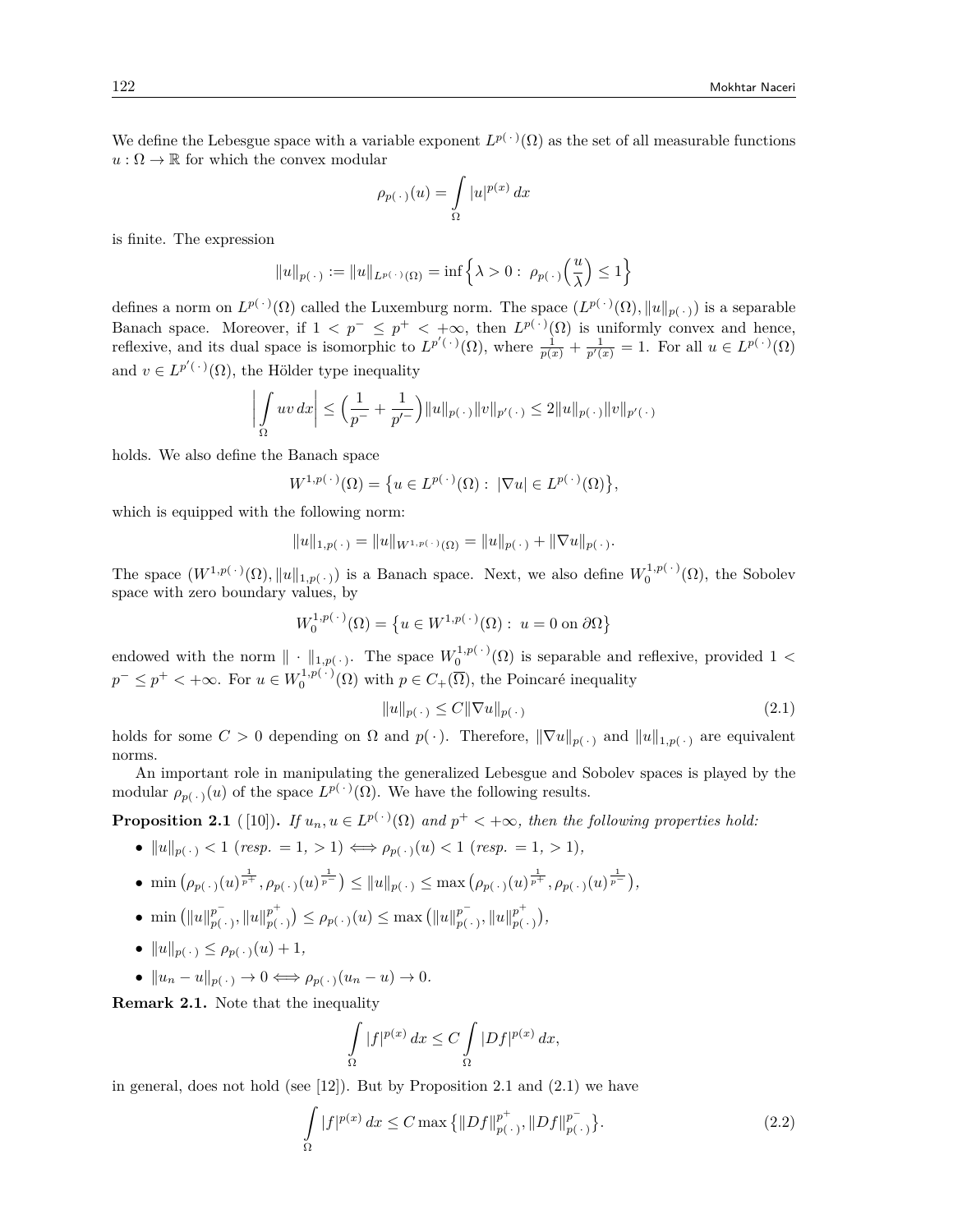In this paper, we will also need the space  $W^{1,p(\cdot)}_{\text{loc}}(\Omega)$ , which is defined as follows:

$$
W^{1,p(\,\cdot\,)}_{\rm loc}(\Omega)=\big\{u\in W^{1,p(\,\cdot\,)}(U)\text{ for all open }U\Subset\Omega\big\}.
$$

We equip  $W^{1,p(\cdot)}_{\text{loc}}(\Omega)$  with the initial topology induced by the embeddings

$$
W^{1,p(\cdot)}_{\text{loc}}(\Omega) \hookrightarrow W^{1,p(\cdot)}(U)
$$
 for all open  $U \in \Omega$ .

Now, we present the anisotropic Sobolev space with a variable exponent which is used to study problem (1.1). First of all, let  $p_i(\cdot) : \overline{\Omega} \to [1, +\infty), i = 1, \ldots, N$ , be continuous functions, we set  $\overrightarrow{p}(\cdot)=(p_1(\cdot),\ldots,p_N(\cdot))$  and  $p_+(x)=\max_{1\leq i\leq N}p_i(x)$  for all  $x\in\overline{\Omega}$ . The anisotropic variable exponent Sobolev space  $W^{1,\overrightarrow{p}(\cdot)}(\Omega)$  is defined as

$$
W^{1,\overrightarrow{p}(\cdot)}(\Omega) = \{ u \in L^{p_+(\cdot)}(\Omega) : D_i u \in L^{p_i(\cdot)}(\Omega), i = 1,\ldots,N \},\
$$

which is a Banach space with respect to the norm

$$
||u||_{W^{1,\overrightarrow{p}}(\cdot)(\Omega)} = ||u||_{p_{+}(\cdot)} + \sum_{i=1}^{N} ||D_i u||_{p_i(\cdot)}.
$$

We denote by  $W_0^{1,\overrightarrow{p}(\cdot)}(\Omega)$  the closure of  $C_0^{\infty}(\Omega)$  in  $W^{1,\overrightarrow{p}(\cdot)}(\Omega)$ , and we define

$$
\mathring{W}^{1,\overrightarrow{p}(\,\cdot\,)}(\Omega)=W^{1,\overrightarrow{p}(\,\cdot\,)}(\Omega)\cap W^{1,1}_0(\Omega)
$$

and

$$
W^{1,\overrightarrow{p}(\cdot)}_{\mathrm{loc}}(\Omega)=\bigcap_{i=1}^N W^{1,p_i(\cdot)}_{\mathrm{loc}}(\Omega).
$$

If Ω is a bounded open set with Lipschitz boundary *∂*Ω, then

$$
\mathring{W}^{1,\overrightarrow{p}(\cdot)}(\Omega) = \left\{ u \in W^{1,\overrightarrow{p}(\cdot)}(\Omega) : u|_{\partial\Omega} = 0 \right\}.
$$

It is well-known that in the constant exponent case, that is, when  $\vec{p}(\cdot) = \vec{p} \in [1, +\infty)^N$ , we have  $W_0^{1,\overrightarrow{p}}(\Omega) = \mathring{W}^{1,\overrightarrow{p}}(\Omega)$ . However, in the variable exponent case, in general,  $W_0^{1,\overrightarrow{p}(\cdot)}(\Omega) \subset \mathring{W}^{1,\overrightarrow{p}(\cdot)}(\Omega)$ and smooth functions, in general, are not dense in  $\mathring{W}^{1,\overrightarrow{p}(\cdot)}(\Omega)$ , but if for each  $i=1,\ldots,N$ ,  $p_i$  is log-Hölder continuous, that is, there exists a positive constant *L* such that

$$
|p_i(x) - p_i(y)| \le \frac{L}{-\ln|x - y|}, \quad \forall x, y \in \Omega, \ |x - y| \le \frac{1}{2},
$$

then  $C_0^{\infty}(\Omega)$  is dense in  $\mathring{W}^{1,\overrightarrow{p}(\cdot)}(\Omega)$  Thus  $W_0^{1,\overrightarrow{p}(\cdot)}(\Omega) = \mathring{W}^{1,\overrightarrow{p}(\cdot)}(\Omega)$ . For more details on the study of anisotropic variable exponent Sobolev spaces  $W_0^{1,\overrightarrow{p}(\cdot)}(\Omega)$  and  $W^{1,\overrightarrow{p}(\cdot)}(\Omega)$ , we refer to the work audited in [11,15,16].

For all  $x \in \overline{\Omega}$  we set

$$
\overline{p}(x) = \frac{N}{\sum_{i=1}^{N} \frac{1}{p_i(x)}}, \quad p_+(x) = \max_{1 \le i \le N} p_i(x),
$$
  

$$
p_+^+ = \max_{x \in \overline{\Omega}} p_+(x), \quad p_-(x) = \min_{1 \le i \le N} p_i(x), \quad p_-^- = \min_{x \in \overline{\Omega}} p_-(x),
$$

and define

$$
\overline{p}^{\star}(x) = \begin{cases} \frac{N\overline{p}(x)}{N - \overline{p}(x)} & \text{for } \overline{p}(x) < N, \\ +\infty & \text{for } \overline{p}(x) \ge N. \end{cases}
$$

We have the following embedding results.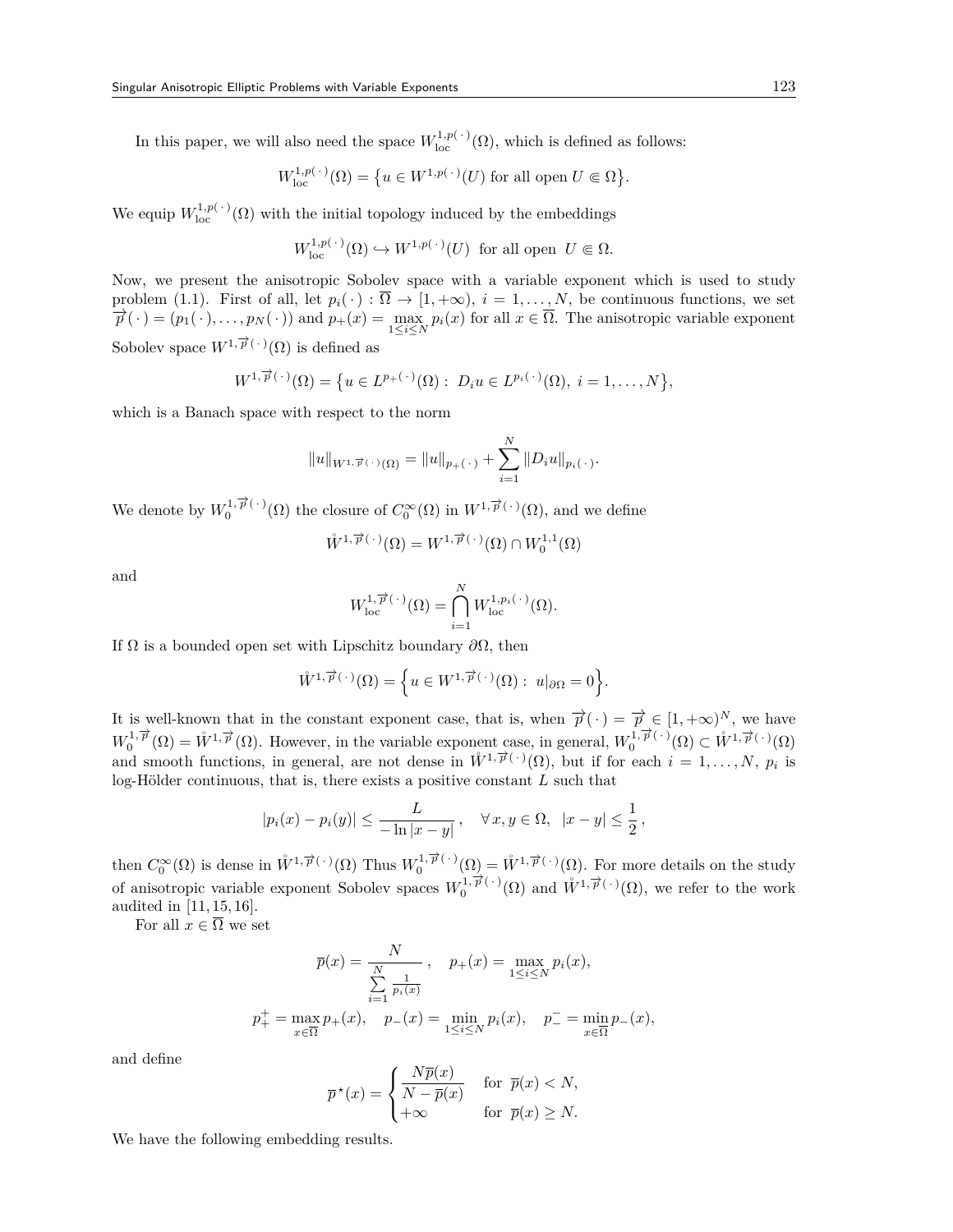**Lemma 2.1** ([11]). Let  $\Omega \subset \mathbb{R}^N$  be a bounded domain and  $\overrightarrow{p}(\cdot) \in (C_+(\overline{\Omega}))^N$ . If  $q(\cdot) \in C_+(\overline{\Omega})$  and *for all*  $x \in \overline{\Omega}$ ,  $q(x) < \max(p_+(x), p^*(x))$ , then the embedding

$$
\mathring{W}^{1,\overrightarrow{p}(\cdot)}(\Omega) \hookrightarrow L^{q(\cdot)}(\Omega)
$$

*is compact.*

**Lemma 2.2** ([11]). Let  $\Omega \subset \mathbb{R}^N$  be a bounded domain and  $\overrightarrow{p}(\cdot) \in (C_+(\overline{\Omega}))^N$ . Suppose that

$$
p_{+}(x) < \overline{p}^{\star}(x), \ \ \forall \, x \in \overline{\Omega}.\tag{2.3}
$$

*Then the following Poincaré-type inequality holds:*

$$
||u||_{L^{p_{+}(\cdot)}(\Omega)} \leq C \sum_{i=1}^{N} ||D_i u||_{L^{p_i(\cdot)}(\Omega)}, \quad \forall u \in \mathring{W}^{1,\overrightarrow{p}(\cdot)}(\Omega), \tag{2.4}
$$

*where C is a positive constant independent of <i>u*. Thus  $\sum_{n=1}^{N}$  $\sum_{i=1}^{\infty}$   $||D_i u||_{L^{p_i(\cdot)}(\Omega)}$  *is an equivalent norm in*  $\mathring{W}^{1,\overrightarrow{p}(\,\cdot\,)}(\Omega)$ .

The following embedding results for the anisotropic constant exponent Sobolev space are wellknown (see [17,19,20]).

**Lemma 2.3.** Let  $\alpha \geq 1$ ,  $i = 1, ..., N$ , we pose  $\vec{\alpha} = (\alpha_1, ..., \alpha_N)$ . Suppose  $u \in W_0^{1, \vec{\alpha}}(\Omega)$  and set

$$
\frac{1}{\overline{\alpha}} = \frac{1}{N} \sum_{i=1}^{N} \frac{1}{\alpha_i}, \quad r = \begin{cases} \overline{\alpha}^* = \frac{N\overline{\alpha}}{N - \overline{\alpha}} & \text{if } \overline{\alpha} < N, \\ \text{any number in } [1, +\infty) & \text{if } \overline{\alpha} \ge N. \end{cases}
$$

Then there exists a constant C depending on  $N, \alpha_1, \ldots, \alpha_N$  if  $\overline{\alpha} < N$ , and also on r and  $|\Omega|$  if  $\overline{\alpha} \ge N$ , *such that*

$$
||u||_{L^{r}(\Omega)} \leq C \prod_{i=1}^{N} ||D_i u||_{L^{\alpha}(\Omega)}^{1/N}.
$$
\n(2.5)

The next Lemma is Lemma 4.1 given in [8].

**Lemma 2.4.** *For all u in*  $W^{1,p_i}(\Omega) \cap L^\infty(\Omega)$ *, where*  $\overline{p} \leq N$ *, we have* 

$$
\left(\int_{\Omega} |u|^a\right)^{\frac{N}{P}-1} \leq \prod_{i=1}^{N} \left(|D_i u|^{p_i} |u|^{b_i p_i}\right)^{\frac{1}{p_i}}
$$
\n(2.6)

*for any choice of a and bi, where*

$$
\frac{1}{a} = \frac{c_i(N-1) - 1 + \frac{1}{p_i}}{1 + b_i} \quad \text{with} \quad \sum_{i=1}^{N} c_i = 1.
$$

## **3 Main results**

**Definition 3.1.** We say that  $u \in \mathring{W}^{1,\overrightarrow{p}(\cdot)}(\Omega)$  is a positive solution of problem (1.1) if  $u > 0$  almost everywhere in  $\Omega$ ,

$$
\frac{f(x)}{u^{\gamma(x)}} \in L^1_{\text{loc}}(\Omega)
$$

and

$$
\int_{\Omega} \sum_{i=1}^{N} |D_i u|^{p_i(x)-2} D_i u D_i \varphi \, dx = \int_{\Omega} \frac{f \varphi}{u^{\gamma(x)}} \, dx \tag{3.1}
$$

for every  $\varphi \in C_0^1(\Omega)$ .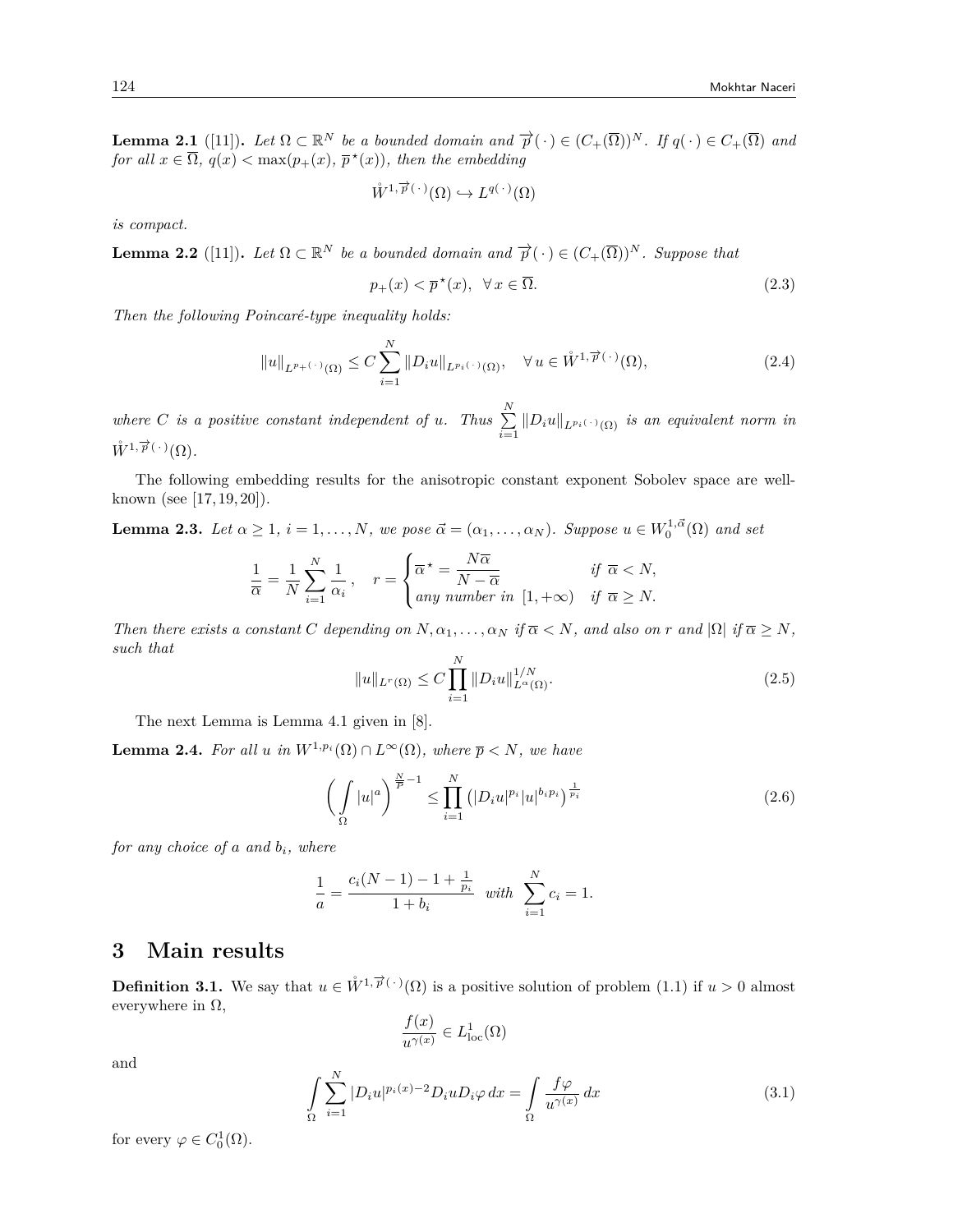Our main results are the following statements.

**Theorem 3.1.** Let  $f \in L^m(\Omega)$ , where  $m = \frac{p_N^-}{p_N^- - 1}$ , let  $p_i(\cdot) : \overline{\Omega} \to (1, +\infty)$  be continuous functions *such that* (1.2), (1.3)*, and* (2.3) *hold, and let*  $\gamma(\cdot) : \overline{\Omega} \to (0, +\infty)$  *be a smooth continuous function. Then problem*  $(1.1)$  *has a positive solution u in*  $\overset{\circ}{W}^{1,\overrightarrow{p}(x)}(\Omega)$ .

**Theorem 3.2.** For some  $\alpha > \max\{1, \gamma^+\}$ , let  $f \in L^m(\Omega)$ , where  $m = \frac{N(\alpha - 1 + \overline{p}^{-})}{N(\overline{p}^{-} - 1) + \alpha \overline{p}^{-}}$ , let  $p_i(\cdot) : \overline{\Omega} \to$  $(1, +\infty)$  *be continuous functions such that*  $(1.2)$ *,*  $(1.3)$ *, and*  $(2.3)$  *hold, and let*  $\gamma(\cdot) : \overline{\Omega} \to (0, +\infty)$ *be a smooth continuous function. Then problem* (1.1) *has a positive solution u in*  $L^{r(x)}(\Omega)$ *, where*  $r(x) = N \frac{\overline{p}^*(x)}{\overline{p}(x)}$  $\frac{p^*(x)}{\overline{p}(x)}$  ( $\alpha - 1 + \overline{p}(x)$ ), and this solution belongs to  $W^{1, \overline{p}}_{loc}(\Omega)$ .

**Remark 3.1.** From (1.2) we have  $p_+(x) = p_N(x)$  for all  $x \in \overline{\Omega}$ , while  $r^- = N \frac{(\overline{p}^-)^*}{\overline{p}^-} (\alpha - 1 + \overline{p}^-)$ , where  $\bar{p}$ <sup> $-$ </sup> is the harmonic mean of  $\{p_i^-, i = 1, \ldots, N\}$ .

### **4 Existence**

We use the following problem:

$$
\begin{cases}\n-\sum_{i=1}^{N} D_i \left( |D_i u_n|^{p_i(x)-2} D_i u_n \right) = \frac{f_n}{(u_n + \frac{1}{n})^{\gamma(x)}} & \text{in } \Omega, \\
u_n = 0 & \text{on } \partial \Omega,\n\end{cases}
$$
\n(4.1)

where  $f_n = T_n(f)$ ,  $n \geq 1$ .

We are going to prove the existence of a positive solution  $u_n$  to problem (4.1).

**Lemma 4.1.** Let  $f \in L^m(\Omega)$  and let  $\gamma(\cdot) : \overline{\Omega} \to (0, +\infty)$ ,  $p_i(\cdot) : \overline{\Omega} \to (1, +\infty)$ ,  $i = 1, ..., N$ , be *continuous functions. Assume that* (2.3) *holds. Then there exists at least one nonnegative solution*  $u_n \in \mathring{W}^{1,\overrightarrow{p}(\cdot)}(\Omega)$  *to problem* (4.1) *in the sense that* 

$$
\sum_{i=1}^{N} \int_{\Omega} |D_i u_n|^{p_i(x)-2} D_i u_n D_i \varphi \, dx = \int_{\Omega} \frac{f_n \varphi}{(u_n + \frac{1}{n})^{\gamma(x)}} \, dx \tag{4.2}
$$

*for every*  $\varphi \in \overset{\circ}{W}^{1,\overrightarrow{p}(\cdot)}(\Omega) \cap L^{\infty}(\Omega)$ *.* 

*Proof.* Consider the following problem:

$$
\begin{cases}\n-\sum_{i=1}^{N} D_i (|D_i u_n|^{p_i(x)-2} D_i u_n) = \frac{f_n}{(|u_n| + \frac{1}{n})^{\gamma(x)}} & \text{in } \Omega, \\
u_n = 0 & \text{on } \partial\Omega.\n\end{cases}
$$
\n(4.3)

Fix  $n \in \mathbb{N}^*$  and consider for  $X = L^{P_N(\cdot)}(\Omega)$  the operator

$$
\psi: X \times [0,1] \to X, \quad (v_n, \sigma) \mapsto u_n = \psi(v_n, \sigma),
$$

where  $u_n$  is the only solution of the problem

$$
\begin{cases}\n-\sum_{i=1}^{N} D_i \left( |D_i u_n|^{p_i(x)-2} D_i u_n \right) = \sigma \frac{f_n}{\left( |v_n| + \frac{1}{n} \right)^{\gamma(x)}} & \text{in } \Omega, \\
u_n = 0 & \text{on } \partial \Omega.\n\end{cases}
$$
\n(4.4)

It is clear that problem (4.4) has a unique solution whenever the right-hand side belongs to  $L^{q'(\cdot)}(\Omega)$ , where  $q(\cdot)$  is defined as in Lemma 2.1, i.e.,  $q(\cdot) < \overline{p}^*(\cdot)$  in  $\overline{\Omega}$  (see [8,9,11]).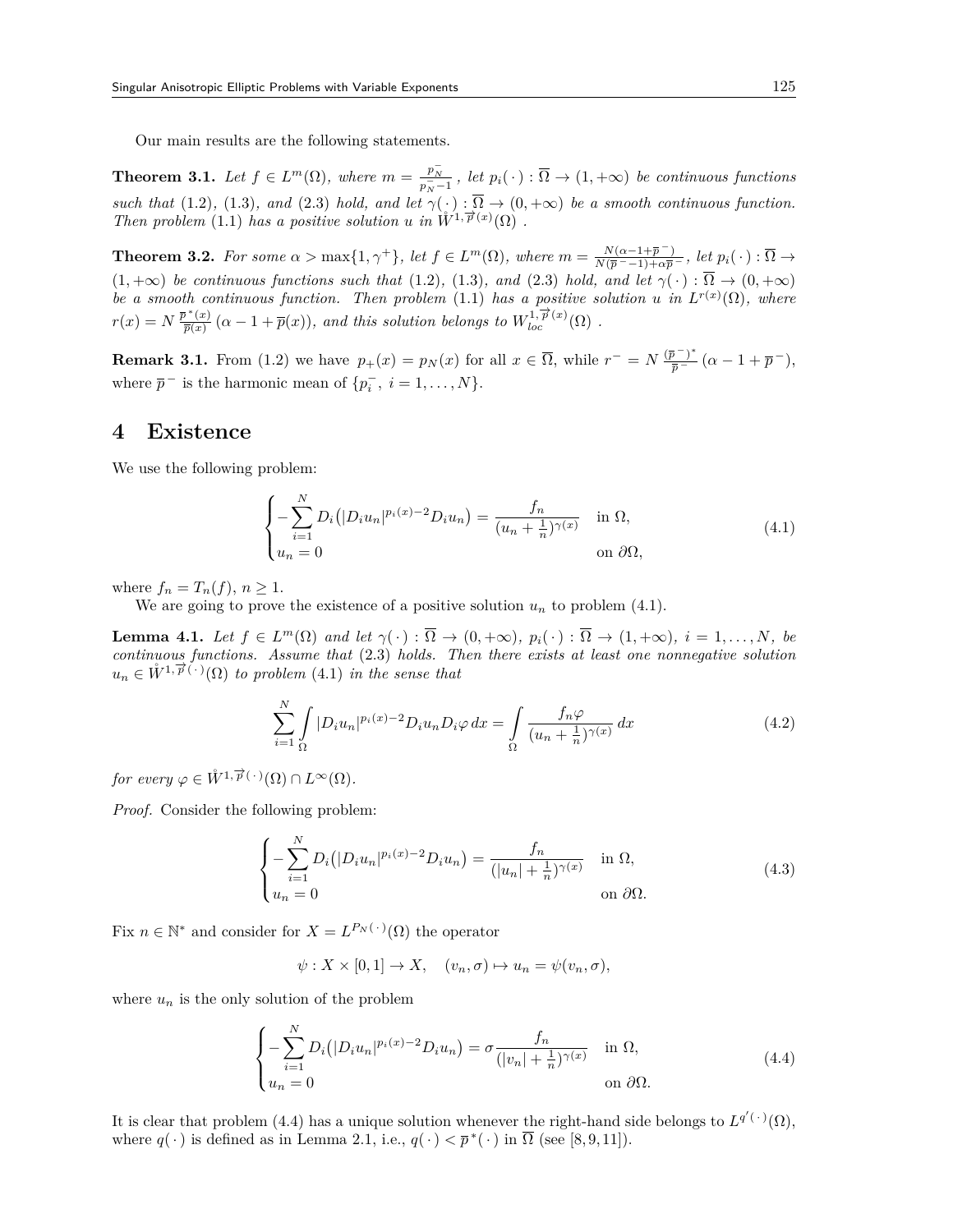• It is clear that  $\psi(v_n, 0) = 0$  for all  $v_n \in X$ , since the only weak solution to the problem

$$
\begin{cases}\n-\sum_{i=1}^{N} D_i \left( |D_i u_n|^{p_i(x)-2} D_i u_n \right) = 0 & \text{in } \Omega, \\
u_n = 0 & \text{on } \partial \Omega\n\end{cases}
$$
\n(4.5)

is  $u_n = 0 \in X$ .

• Let us estimate the elements of *X* such that  $v_n = \psi(v_n, \sigma)$ .

For all  $\varphi \in \overset{\circ}{W}^{1,\overrightarrow{p}(\cdot)}(\Omega)$ , we have

$$
\sum_{i=1}^{N} \int_{\Omega} |D_i v_n|^{p_i(x)-2} D_i v_n D_i \varphi \, dx = \sigma \int_{\Omega} \frac{f_n \varphi}{(|v_n| + \frac{1}{n})^{\gamma(x)}} \, dx. \tag{4.6}
$$

Choosing  $\varphi = v_n$  in (4.6), we get

$$
\int_{\Omega} \sum_{i=1}^{N} |D_i v_n|^{p_i(x)} dx \le n^{1+\gamma^+} \int_{\Omega} |v_n| dx.
$$
\n(4.7)

Recall Young's inequality: for any  $\varepsilon > 0$ , and  $a, b \ge 0$ ,

$$
ab \le \varepsilon a^p + c(\varepsilon) b^{p'},\tag{4.8}
$$

where  $c(\varepsilon) = \frac{1}{\sqrt{\varepsilon}}$  $\frac{1}{(ep)^{\frac{p'}{p}}} \cdot \frac{1}{p'}$  and  $\frac{1}{p} + \frac{1}{p'} = 1$ .

It follows from (4.8) that for any  $\varepsilon > 0$ , there exists a constant  $C(\varepsilon)$  depending on  $\varepsilon$  such that

$$
\sum_{i=1}^{N} \int_{\Omega} |D_i v_n|^{p_i(x)} dx \le n^{1+\gamma^+} \left( \varepsilon \int_{\Omega} |v_n|^{p_-^-} dx + C(\varepsilon) \right)
$$
\n
$$
\le n^{1+\gamma^+} \left( \varepsilon c_1 \int_{\Omega} |D_i v_n|^{p_-^-} dx + C(\varepsilon) \right) \le n^{1+\gamma^+} \left( \varepsilon c_2 \left( 1 + \int_{\Omega} |D_i v_n|^{p_i(x)} dx \right) + C(\varepsilon) \right)
$$
\n
$$
\le n^{1+\gamma^+} \left( \varepsilon c_2 \left( 1 + \sum_{i=1}^{N} \int_{\Omega} |D_i v_n|^{p_i(x)} dx \right) + C(\varepsilon) \right),
$$

where  $c_1$ ,  $c_2$  are positive constants.

Now, we choose  $\varepsilon = 1/(2n^{1+\gamma^+}c_2)$ , then

$$
\sum_{i=1}^{N} \int_{\Omega} |D_i v_n|^{p_i(x)} dx \le c(n). \tag{4.9}
$$

On the other hand, we have

$$
\sum_{i=1}^N \int_{\Omega} |D_i v_n|^{p_i(x)} dx \geq \sum_{i=1}^N \min \{ ||D_i v_n||_{p_i(x)}^{p_i^-}, ||D_i v_n||_{p_i(x)}^{p_i^+} \},\
$$

 $\text{where } \| \cdot \|_{p_i(\cdot)} = \| \cdot \|_{L^{p_i(\cdot)}(\Omega)}.$ We define

$$
\beta_i = \begin{cases} p^+_+ & \text{if } \|D_i v_n\|_{p_i(\,\cdot\,)} < 1, \\ p^-_- & \text{if } \|D_i v_n\|_{p_i(\,\cdot\,)} \geq 1. \end{cases}
$$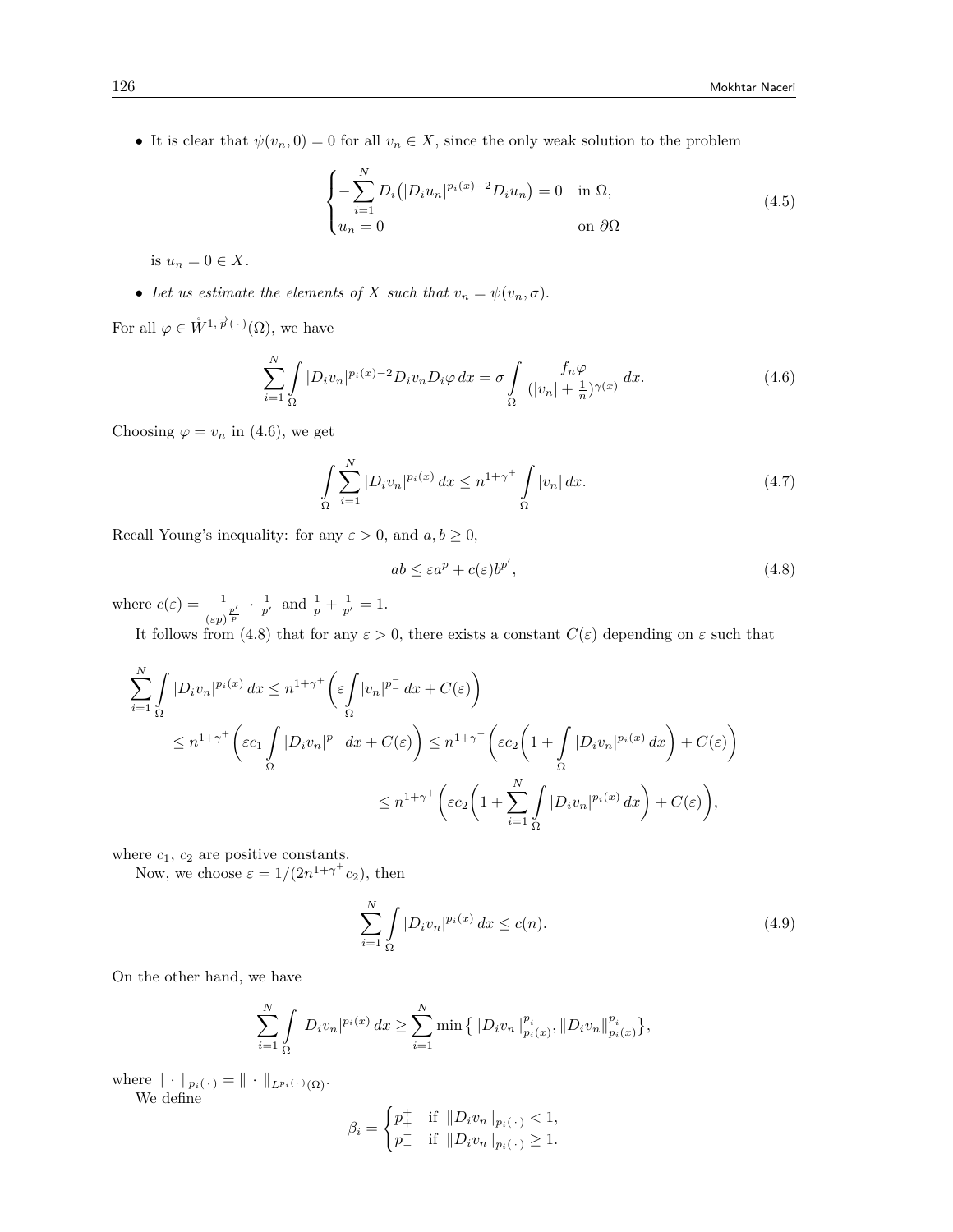We obtain

$$
\sum_{i=1}^{N} \min \left\{ \left\| D_i v_n \right\|_{p_i(\cdot)}^{p_i^-}, \left\| D_i v_n \right\|_{p_i(\cdot)}^{p_i^+} \right\}
$$
\n
$$
\geq \sum_{i=1}^{N} \left\| D_i v_n \right\|_{p_i(\cdot)}^{\beta_i} \geq \sum_{i=1}^{N} \left\| D_i v_n \right\|_{p_i(\cdot)}^{p_i^-} - \sum_{\{i, \beta_i = p_+^+\}} \left( \left\| D_i v_n \right\|_{p_i(\cdot)}^{p_-^-} - \left\| D_i v_n \right\|_{p_{i(\cdot)}}^{p_+^+} \right)
$$
\n
$$
\geq \sum_{i=1}^{N} \left\| D_i v_n \right\|_{p_i(\cdot)}^{p_-^-} - \sum_{\{i, \beta_i = p_+^+\}} \left\| D_i v_n \right\|_{p_i(\cdot)}^{p_-^-} \geq \left( \frac{1}{N} \sum_{i=1}^{N} \left\| D_i v_n \right\|_{p_i(\cdot)} \right)^{p_-^-} - N.
$$

From (2.4) we get

$$
\sum_{i=1}^{N} \int_{\Omega} |D_i v_n|^{p_i(x)} dx \ge \left(\frac{1}{N} ||v_n||_X\right)^{p_-^-} - N. \tag{4.10}
$$

From (4.9) and (4.10) we conclude that

$$
||v_n||_X \le C(n). \tag{4.11}
$$

Then it follows from Leray–Schauder theorem that the operator  $\psi_1 : X \to X$  defined by  $\forall x \in X$ :  $\psi_1(x) = \psi(x, 1)$  has a fixed point.

So, by the Sobolev compact embedding in Lemma 2.1, we conclude that the approximation problem  $(4.4)$  has the solution in  $\mathring{W}^{1,\overrightarrow{p}(\cdot)}(\Omega)$  for every fixed  $n \in \mathbb{N}^*$ .

Since  $\frac{f_n}{(\vert u_n \vert + \frac{1}{n})^{\gamma(x)}} \geq 0$ , the maximum principle (see [9]) implies that  $u_n \geq 0$ , thus  $u_n$  solves (4.3).

### **4.1 A priori estimates**

In this section, we state and prove a uniform estimate for the approximate solutions  $u_n$  of problem (4.2).

Following the same proof steps as in [5,6], we obtain the following two lemmas below.

**Lemma 4.2.** *The sequence*  $(u_n)$  *is increasing with respect to n.* 

*Proof.* From (4.2) we have

$$
\sum_{i=1}^{N} \int_{\Omega} |D_i u_n|^{p_i(x)-2} D_i u_n D_i \varphi \, dx = \int_{\Omega} \frac{f_n \varphi}{(u_n + \frac{1}{n})^{\gamma(x)}} \, dx,
$$
  

$$
\sum_{i=1}^{N} \int_{\Omega} |D_i u_{n+1}|^{p_i(x)-2} D_i u_{n+1} D_i \varphi \, dx = \int_{\Omega} \frac{f_{n+1} \varphi}{(u_{n+1} + \frac{1}{n+1})^{\gamma(x)}} \, dx,
$$

then

$$
\sum_{i=1}^{N} \int_{\Omega} \left( |D_i u_n|^{p_i(x)-2} D_i u_n - |D_i u_{n+1}|^{p_i(x)-2} D_i u_{n+1} \right) D_i \varphi \, dx
$$
\n
$$
= \int_{\Omega} \left( \frac{f_n}{(u_n + \frac{1}{n})^{\gamma(x)}} - \frac{f_{n+1}}{(u_{n+1} + \frac{1}{n+1})^{\gamma(x)}} \right) \varphi \, dx. \tag{4.12}
$$

Taking  $\varphi = (u_n - u_{n+1})^+$  as a test function in (4.12) and observing that if  $0 \le f_n \le f_{n+1}$ , then

$$
\frac{f_n}{(u_n+\frac{1}{n})^{\gamma(x)}}-\frac{f_{n+1}}{(u_{n+1}+\frac{1}{n+1})^{\gamma(x)}}\leq f_{n+1}\Big(\frac{1}{(u_n+\frac{1}{n+1})^{\gamma(x)}}-\frac{1}{(u_{n+1}+\frac{1}{n+1})^{\gamma(x)}}\Big),
$$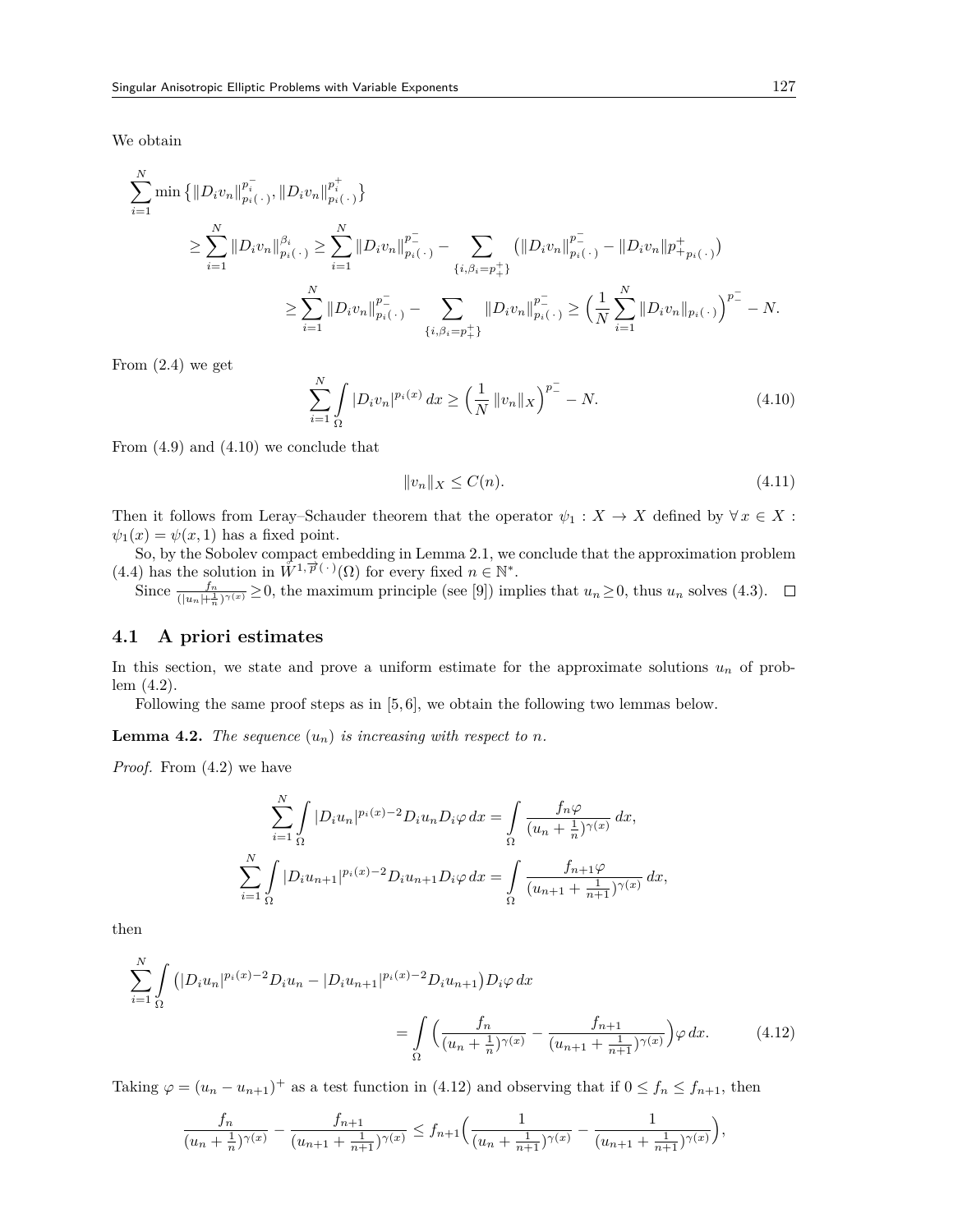we find that the right-hand side gives

$$
\sum_{i=1}^{N} \int_{\Omega} \left( |D_i u_n|^{p_i(x)-2} D_i u_n - |D_i u_{n+1}|^{p_i(x)-2} D_i u_{n+1} \right) D_i (u_n - u_{n+1})^+ dx
$$
  

$$
\leq \int_{\Omega} f_{n+1} \Big( \frac{1}{(u_n + \frac{1}{n+1})^{\gamma(x)}} - \frac{1}{(u_{n+1} + \frac{1}{n+1})^{\gamma(x)}} \Big) (u_n - u_{n+1})^+ dx.
$$

Since  $f_{n+1} \geq 0$ ,  $(u_n - u_{n+1})^+ \geq 0$  and

$$
\frac{1}{(u_n + \frac{1}{n+1})^{\gamma(x)}} - \frac{1}{(u_{n+1} + \frac{1}{n+1})^{\gamma(x)}} \le 0 \quad \text{in } \{x \in \Omega : u_n(x) \ge u_{n+1}(x)\},
$$

we get

$$
\sum_{i=1}^{N} \int_{\Omega} \left( |D_i u_n|^{p_i(x)-2} D_i u_n - |D_i u_{n+1}|^{p_i(x)-2} D_i u_{n+1} \right) D_i (u_n - u_{n+1})^+ dx \le 0. \tag{4.13}
$$

We recall the following well-known inequalities that hold for any two real vectors  $\xi, \eta$  and a real  $p > 1$ :

$$
(|\xi|^{p-2}\xi - |\eta|^{p-2}\eta)(\xi - \eta) \ge \begin{cases} 2^{2-p}|\xi - \eta|^p & \text{if } p \ge 2, \\ (p-1) \frac{|\xi - \eta|^2}{(|\xi| + |\eta|)^{2-p}} & \text{if } 1 < p < 2. \end{cases}
$$
(4.14)

For all  $i = 1, \ldots, N$ , we put

$$
\Omega_i^1 = \{ x \in \Omega, \ p_i(x) \ge 2 \} \ \text{and} \ \Omega_i^2 = \{ x \in \Omega, \ 1 < p_i(x) < 2 \},
$$

then, by virtue of (4.14), we have

$$
\int_{\Omega} (|D_i u_n|^{p_i(x)-2} D_i u_n - |D_i u_{n+1}|^{p_i(x)-2} D_i u_{n+1}) D_i (u_n - u_{n+1}) dx
$$
\n
$$
\geq 2^{2-p_i^+} \int_{\Omega_i^1} |D_i (u_n - u_{n+1})|^{p_i(x)}.
$$
\n(4.15)

On the other hand, by the Hölder inequality, (4.14) and Proposition 2.1, we have

$$
\int_{\Omega_{i}^{2}} |D_{i}(u_{n} - u_{n+1})|^{p_{i}(x)} dx
$$
\n
$$
\leq \int_{\Omega_{i}^{2}} \frac{|D_{i}(u_{n} - u_{n+1})|^{p_{i}(x)}}{(|D_{i}u_{n}| + |D_{i}u_{n+1}|)} \int_{\Omega_{i}^{2}} (|D_{i}u_{n}| + |D_{i}u_{n+1}|)^{\frac{p_{i}(x)(2 - p_{i}(x))}{2}} dx
$$
\n
$$
\leq 2 \Big\| \frac{|D_{i}(u_{n} - u_{n+1})|^{p_{i}(x)}}{(|D_{i}u_{n}| + |D_{i}u_{n+1}|)^{\frac{p_{i}(x)(2 - p_{i}(x))}{2}}}\Big\|_{L^{\frac{2}{p_{i}(-)}}(\Omega_{i}^{2})} \Big\| \Big(|D_{i}u_{n}| + |D_{i}u_{n+1}|)^{\frac{p_{i}(x)(2 - p_{i}(x))}{2}}\Big\|_{L^{\frac{2}{2-p_{i}(-)}}(\Omega_{i}^{2})}
$$
\n
$$
\leq 2 \max \Big\{ \Big( \int_{\Omega_{i}^{2}} \frac{|D_{i}(u_{n} - u_{n+1})|^{2}}{(|D_{i}u_{n}| + |D_{i}u_{n+1}|)^{2-p_{i}(x)}} dx \Big)^{\frac{p_{i}^{-}}{2}}, \Big( \int_{\Omega_{i}^{2}} \frac{|D_{i}(u_{n} - u_{n+1})|^{2}}{(|D_{i}u_{n}| + |D_{i}u_{n+1}|)^{2-p_{i}(x)}} dx \Big)^{\frac{p_{i}^{+}}{2}} \Big\}
$$
\n
$$
\times \max \Big\{ \Big( \int_{\Omega} (|D_{i}u_{n}| + |D_{i}u_{n+1}|)^{p_{i}(x)} dx \Big)^{\frac{2-p_{i}^{+}}{2}}, \Big( \int_{\Omega} (|D_{i}u_{n}| + |D_{i}u_{n+1}|)^{p_{i}(x)} dx \Big)^{\frac{2-p_{i}^{-}}{2}} \Big\}
$$
\n
$$
\leq 2 c \max \Big\{ \Big( \int_{\Omega} (|D_{i}u_{n}|^{p_{i}(x)-2}D_{i}u_{n}-|D_{i}u_{n+1}|^{p_{i}(x)-2}D_{i}u_{n+
$$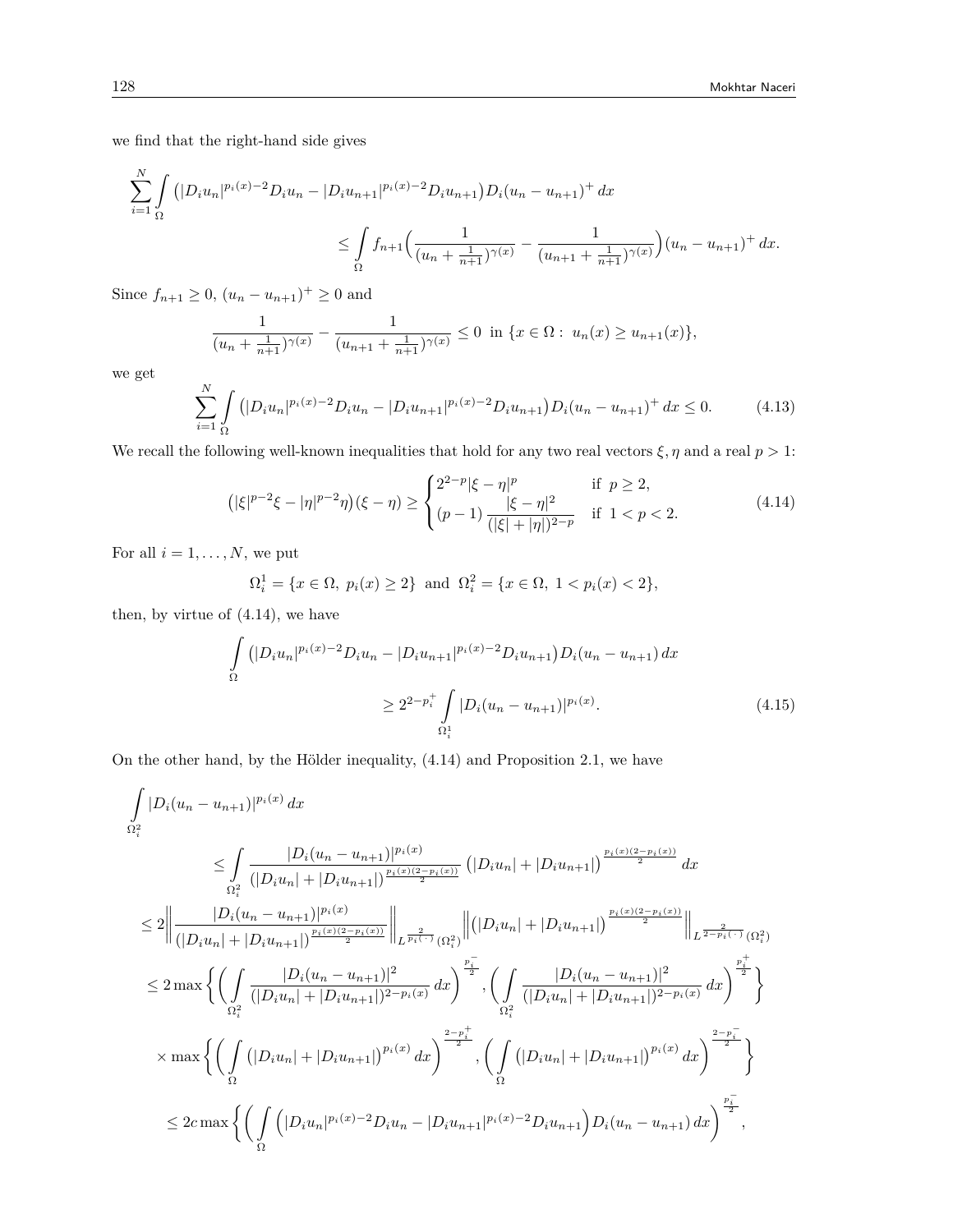$$
\left(\int_{\Omega} \left( |D_i u_n|^{p_i(x)-2} D_i u_n - |D_i u_{n+1}|^{p_i(x)-2} D_i u_{n+1} \right) D_i (u_n - u_{n+1}) \, dx \right)^{\frac{p_i^+}{2}} \right\}
$$

$$
\times \left( \left( \rho_{p_i} (|D_i u_n| + |D_i u_{n+1}|) \right)^{\frac{2-p^-}{2}} + 1 \right). \tag{4.16}
$$

Since  $u_n, u_{n+1} \in \mathring{W}^{1, \overrightarrow{p}(\cdot)}(\Omega; \mathbb{R}^m)$ , from (4.15), (4.16) and (4.13) we obtain

$$
\int_{\Omega} |D_i(u_n - u_{n+1})^+|^{p_i(x)} dx \le 0 \text{ for all } i = 1, ..., N.
$$

Hence

$$
u_n \le u_{n+1}.\tag{4.17}
$$

The lemma is proved.

**Lemma 4.3.** For all  $n \in \mathbb{N}^*$ ,  $u_n \in L^{\infty}(\Omega)$  and for all  $\omega \in \Omega$ , there exists  $C_{\omega} > 0$  (independent of n) *such that*

$$
u_n \ge C_\omega > 0. \tag{4.18}
$$

*Proof.* As the right-hand side of (4.1) belongs to  $L^{\infty}(\Omega)$ , therefore the  $L^{\infty}(\Omega)$  estimate of  $(u_n)_n$  is a direct consequence of Stampachia's result [19].

Now, since we have

$$
-\sum_{i=1}^N D_i(|D_i u_1|^{p_i(x)-2}D_i u_1) = \frac{f_1}{(u_1+1)^{\gamma(x)}} \ge \frac{f_1}{(\|u_1\|_{\infty}+1)^{\gamma(x)}} \ge 0,
$$

the strong maximum principle and (4.17) give (4.18).

**Lemma 4.4.** Let  $m$ ,  $\gamma(\cdot)$ , and  $p_i(\cdot)$  be restricted as in Theorem 3.1. Then  $(u_n)$  is bounded in  $\mathring{W}^{1,\overrightarrow{p}(x)}(\Omega)$ .

*Proof.* Choosing  $\varphi = u_n$  in (4.2) and letting  $\Omega_{\delta} = \{x \in \Omega, \text{ dist}(x, \partial \Omega) < \delta\}$ , we have

$$
\sum_{i=1}^{N} \int_{\Omega} |D_i u_n|^{p_i(x)} dx = \int_{\Omega} \frac{f_n u_n}{(u_n + \frac{1}{n})^{\gamma(x)}} dx
$$
\n
$$
\leq \int_{\frac{\overline{\Omega}_{\delta}}{\Omega_{\delta}}} \frac{f_n u_n}{(u_n + \frac{1}{n})^{\gamma(x)}} dx + \int_{\Omega \setminus \overline{\Omega}_{\delta}} \frac{f_n u_n}{(u_n + \frac{1}{n})^{\gamma(x)}} dx \leq \int_{\frac{\overline{\Omega}_{\delta}}{\Omega_{\delta}}} f u_n^{1 - \gamma(x)} dx + \int_{\Omega \setminus \overline{\Omega}_{\delta}} \frac{f u_n}{(u_n + \frac{1}{n})^{\gamma(x)}} dx
$$
\n
$$
\leq \int_{\overline{\Omega}_{\delta} \cap \{u_n \leq 1\}} f_n u_n^{1 - \gamma(x)} dx + \int_{\overline{\Omega}_{\delta} \cap \{u_n > 1\}} \frac{f_n u_n}{(u_n + \frac{1}{n})^{\gamma(x)}} dx + (1 + C_{\Omega \setminus \overline{\Omega}_{\delta}})^{\gamma(x)} \int_{\Omega \setminus \overline{\Omega}_{\delta}} f_n u_n dx
$$
\n
$$
\leq \int_{\Omega} f dx + (2 + C_{\Omega \setminus \overline{\Omega}_{\delta}}^{\gamma(x)} \int_{\Omega} f u_n dx.
$$

Using the Hölder inequality and (2.4), we obtain

$$
\int_{\Omega} \sum_{i=1}^{N} |D_i u_n|^{p_i(x)} dx \le c \|f\|_{L^m(\Omega)} + C \big( 2 + C_{\Omega \setminus \overline{\Omega_{\delta}}}^{-\gamma^{+}} \big) \|f\|_{L^m(\Omega)} \|u_n\|_{L^{p_{N}^{-}}(\Omega)}
$$
\n
$$
\le c \|f\|_{L^m(\Omega)} + C \big( 2 + C_{\Omega \setminus \overline{\Omega_{\delta}}}^{-\gamma^{+}} \big) \|f\|_{L^m(\Omega)} \Big( \sum_{i=1}^{N} \|D_i u_n\|_{L^{p_i(\cdot)}(\Omega)} \Big). \tag{4.19}
$$

$$
\qquad \qquad \Box
$$

 $\Box$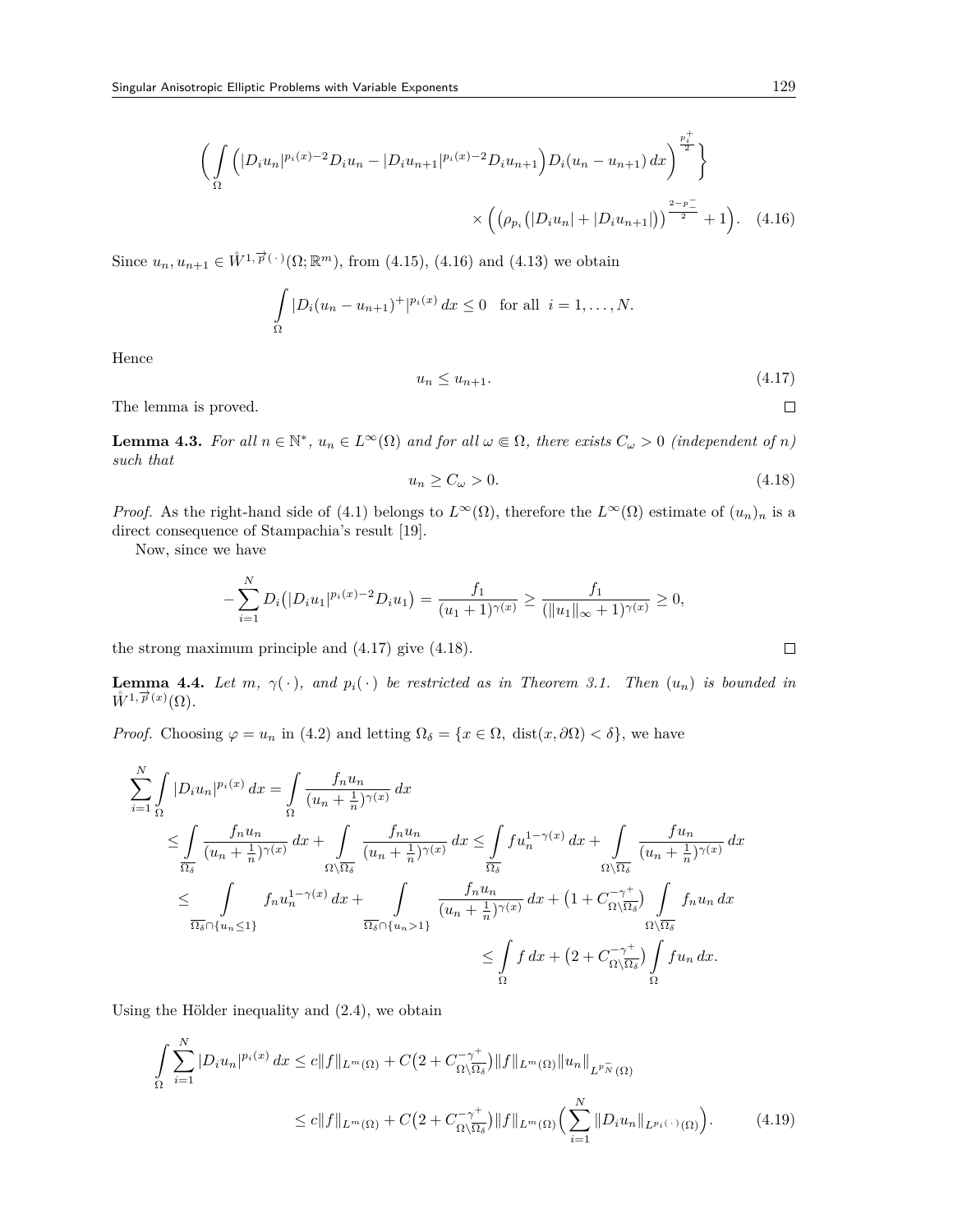On the other hand, we have

$$
\sum_{i=1}^{N} \int_{\Omega} |D_i u_n|^{p_i(x)} dx \ge \left(\frac{1}{N} \sum_{i=1}^{N} \|D_i u_n\|_{p_i(\cdot)}\right)^{p_-^{-}} - N. \tag{4.20}
$$

From (4.19) and (4.20) we get the desired result.

**Lemma 4.5.** *Let m*,  $\alpha$ ,  $\gamma(\cdot)$ *, and*  $p_i(\cdot)$  *be restricted as in Theorem 3.2. Then*  $(u_n)$  *is bounded in*  $L^{r^-}(\Omega)$  *with* 

$$
r(x) = N \frac{\overline{p}^*(x)}{\overline{p}(x)} (\alpha - 1 + \overline{p}(x)).
$$

*Proof.* Chousing  $\varphi = u_n^{\alpha}$  in (4.2) and using the Hölder inequality, we have

$$
\alpha \int_{\Omega} |D_i u_n|^{p_i(x)} u_n^{\alpha - 1} dx \le \int_{\Omega} \frac{f_n u_n^{\alpha}}{(u_n + \frac{1}{n})^{\gamma(x)}} dx \le \int_{\overline{\Omega_{\delta}}} f u_n^{\alpha - \gamma(x)} dx + \left(1 + C_{\Omega \setminus \overline{\Omega_{\delta}}}^{-\gamma +} \right) \int_{\Omega \setminus \overline{\Omega_{\delta}}} f u_n^{\alpha} dx
$$
  

$$
\le \int_{\Omega} f dx + \left(2 + C_{\Omega \setminus \overline{\Omega_{\delta}}}^{-\gamma +} \right) \int_{\Omega} f u_n^{\alpha} dx \le c \|f\|_{L^m(\Omega)} + \left(2 + C_{\Omega \setminus \overline{\Omega_{\delta}}}^{-\gamma +} \right) \|f\|_{L^m(\Omega)} \|u_n^{\alpha}\|_{L^{m'}(\Omega)}
$$
  

$$
\le c \|f\|_{L^m(\Omega)} + \left(2 + C_{\Omega \setminus \overline{\Omega_{\delta}}}^{-\gamma +} \right) \|f\|_{L^m(\Omega)} (\|u_n\|_{L^{r-}(\Omega)})^{\frac{r}{\beta}},
$$

where  $\beta = \frac{r^-}{\alpha}$ . From the fact that

$$
|\Omega| + \int_{\Omega} |D_i u_n|^{p_i(x)} u_n^{\alpha - 1} dx \ge \int_{\Omega} |D_i u_n|^{p_i^{-}} u_n^{\alpha - 1} dx
$$

we get

$$
\int_{\Omega} |D_i u_n|^{p_i^-} u_n^{\alpha - 1} dx \le c_1 + c_2 (\|u_n\|_{L^{r^-}(\Omega)})^{\frac{r^-}{\beta}}.
$$
\n(4.21)

From (4.21) we obtain

$$
\prod_{i=1}^{N} \left( \int_{\Omega} |D_i u_n|^{p_i^-} u_n^{\alpha-1} dx \right)^{\frac{1}{p_i^-}} \le (c_1 + c_2 (\|u_n\|_{L^{r}(\Omega)})^{\frac{r}{\beta}})^{\frac{N}{\overline{\beta}}}.
$$
\n(4.22)

From (4.22), after applying Lemma 2.4 with respect to

$$
b_i = \frac{r^- - 1}{p_i^-}
$$
,  $a = r^-$ ,  $c_i = \frac{1}{N - 1} \left( \frac{1 + b_i}{a} + 1 - \frac{1}{p_i^-} \right)$ ,

we get

$$
\left(\|u_n\|_{L^{r^-}(\Omega)}^{r^-}\right)^{\frac{N}{\overline{P}^-}-1} \leq \left(c_1+c_2(\|u_n\|_{L^{r^-}(\Omega)}^{r^-}\right)^{\frac{1}{\beta}})^{\frac{N}{\overline{P}^-}}.
$$

Therefore, we obtain

$$
(\|u_n\|_{L^{r-}(\Omega)}^{r^-})^{1-\frac{\overline{P}^{-}}{N}} \le c_1 + c_2 (\|u_n\|_{L^{r^-}(\Omega)}^{r^-})^{\frac{1}{\beta}}.
$$
\n(4.23)

Since  $||u_n||_{L^{r-}(\Omega)}^{r^-} \leq 1$ , we have

$$
||u_n||_{L^{r^{-}}(\Omega)} \le 1.
$$
\n(4.24)

Since  $||u_n||_{L^{r-}(\Omega)}^{r^-} > 1$ , from (4.23) we get

$$
(\|u_n\|_{L^{r^{-}}(\Omega)}^{r^{-}})^{1-\frac{\overline{P}^{-}}{N}} \leq (c_1+c_2)(\|u_n\|_{L^{r^{-}}(\Omega)}^{r^{-}})^{\frac{1}{\beta}}.
$$

Since  $\frac{1}{\beta} < 1 - \frac{\overline{P}^{-}}{N}$  $\frac{\rho}{N}$ , we have

$$
||u_n||_{L^{r^{-}}(\Omega)} \leq C. \tag{4.25}
$$

Then (4.24) and (4.25) imply that  $(u_n)$  is bounded in  $L^{r^-}(\Omega)$  with  $r(x) = N \frac{\bar{p}^*(x)}{\bar{p}(x)}$  $\frac{\partial^2 f(x)}{\partial p(x)}$   $(\alpha - 1 + \overline{p}(x)).$ 

 $\Box$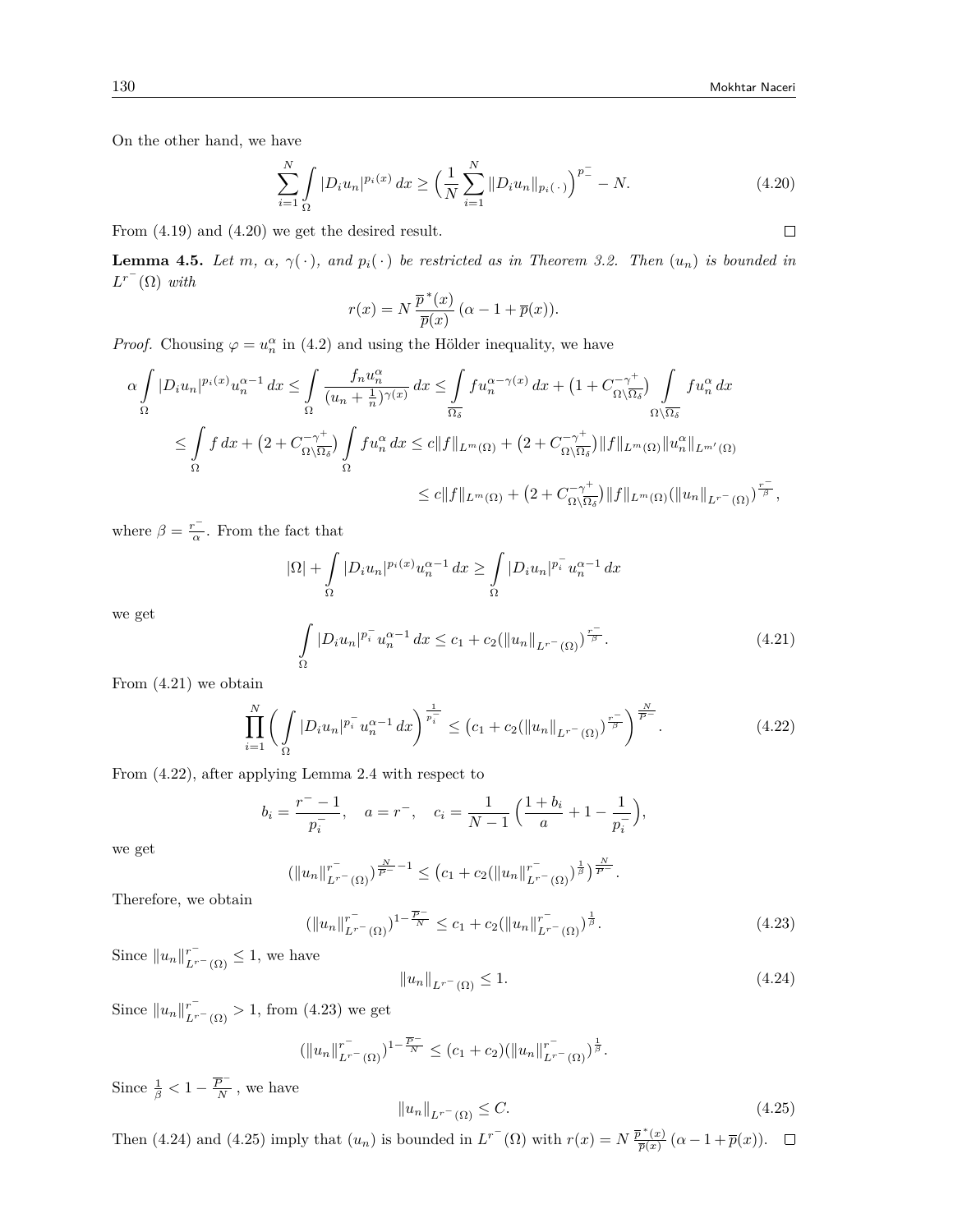### **4.2 Proof of Theorems 3.1 and 3.2**

#### **4.2.1 Proof of Theorem 3.1**

By Lemma 4.4,  $(u_n)$  is bounded in  $\mathring{W}^{1,\overrightarrow{p}(x)}(\Omega)$ . Consequently, we can extract a subsequence (denoted again by  $(u_n)$  such that

$$
u_n \rightharpoonup u
$$
 weakly in  $\mathring{W}^{1,\overrightarrow{p}(x)}(\Omega)$ .

From here and Lemma 2.1 we obtain

$$
u_n \to u
$$
 strongly in  $L^{q(x)}(\Omega)$ ,

where  $q(\cdot) < \overline{p}^*(\cdot)$  in  $\overline{\Omega}$ . Thus

$$
u_n \to u \text{ a.e. in } \Omega.
$$

So, for all  $\varphi \in C_0^1(\Omega)$ , we get

$$
\sum_{i=1}^{N} \int_{\Omega} |D_i u_n|^{p_i(x)-2} D_i u_n D_i \varphi \, dx \longrightarrow \sum_{i=1}^{N} \int_{\Omega} |D_i u|^{p_i(x)-2} D_i u D_i \varphi \, dx \quad \text{as } n \to +\infty. \tag{4.26}
$$

For all  $\varphi \in C_0^1(\Omega)$ ,  $\varphi \neq 0$ , and on the set where  $u_n \geq C_{\Omega \setminus \overline{\Omega_\delta}}$ ,  $\Omega \setminus \overline{\Omega_\delta}$  being the support of  $\varphi$ , we have

$$
0 \le \left| \frac{f_n \varphi}{(u_n + \frac{1}{n})^{\gamma(x)}} \right| \le \left( 1 + C_{\Omega \setminus \overline{\Omega_{\delta}}}^{-\gamma^{+}} \right) ||\varphi||_{L^{\infty}(\Omega)} f.
$$

Then the dominated Lebesgue's theorem permits us to conclude that

$$
\int_{\Omega} \frac{f_n \varphi}{(u_n + \frac{1}{n})^{\gamma(x)}} dx \longrightarrow \int_{\Omega} \frac{f \varphi}{u^{\gamma(x)}} dx \quad \text{as } n \to +\infty.
$$
 (4.27)

#### **4.2.2 Proof of Theorem 3.2**

By Lemma 4.5 and the continuous embedding  $L^{r(x)}(\Omega) \hookrightarrow L^{r^{-}}(\Omega)$  we find that  $(u_n)$  is bounded in  $L^{r(x)}(\Omega)$ . Then, by the monotone convergence theorem, we have

$$
u_n \to u
$$
 strongly in  $L^{r(x)}(\Omega)$ .

Now, we can pass to the limit in the weak formulation  $(4.2)$  prove  $(4.26)$  and  $(4.27)$  in a similar way. On the other hand, we find that

$$
\sum_{i=1}^{N} \int_{\Omega} |D_i u_n|^{p_i(x)} u_n^{\alpha-1} dx \leq C.
$$

By the strong maximum principle for every compact  $K \in \Omega$  we have

$$
C_K^{\alpha-1}\sum_{i=1}^N\int\limits_{\Omega}|D_iu_n|\,dx\leq C.
$$

Thus we obtain

$$
u_n \rightharpoonup u
$$
 weakly in  $W^{1,\overrightarrow{p}(x)}_{\text{loc}}(\Omega)$ .

# **Acknowledgments**

The author would like to thank the referees for their comments and suggestions.